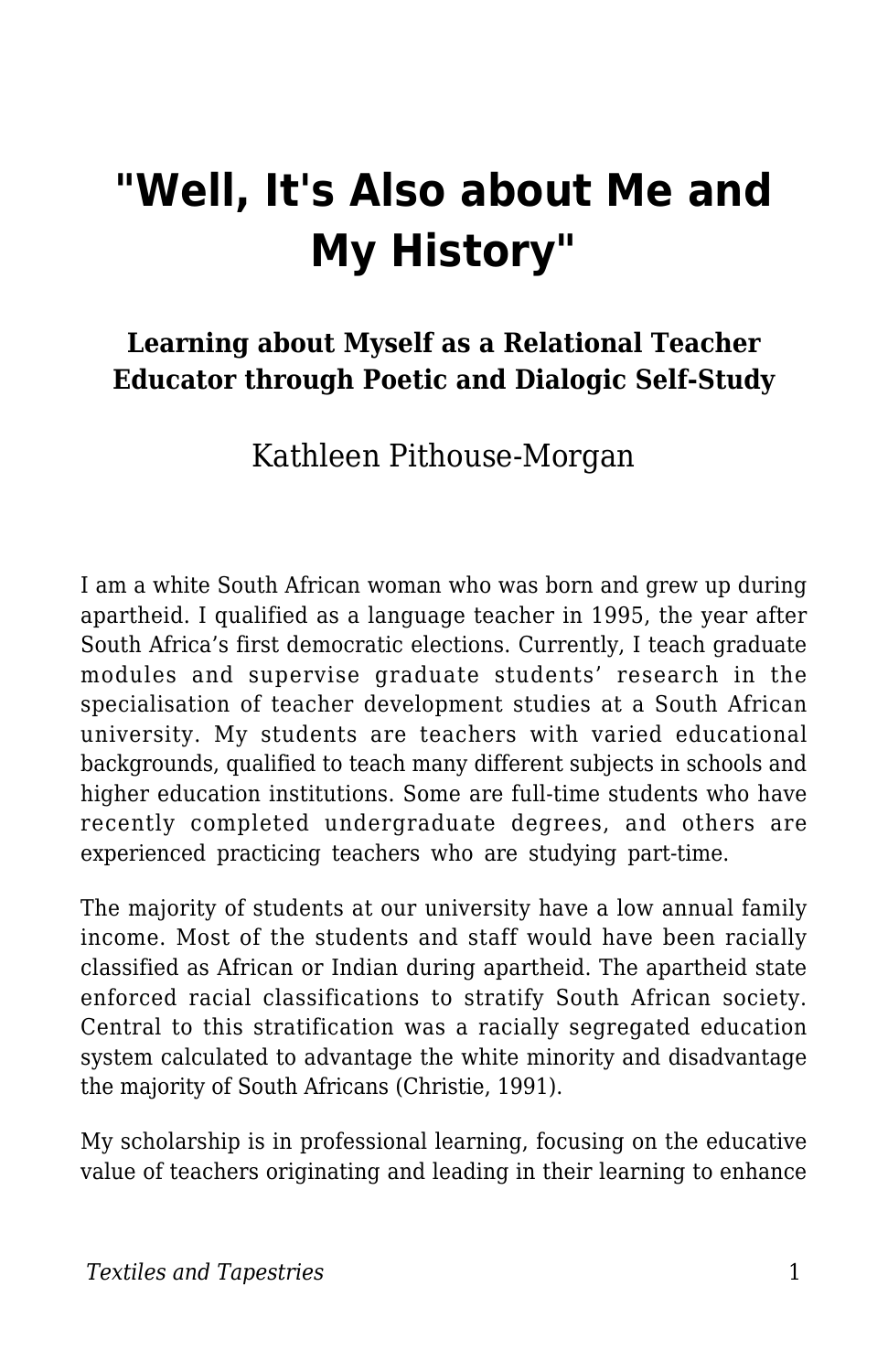their ongoing development, in collaboration with others (Easton, 2008; Webster-Wright, 2009). Because of my mindfulness of the miseducative apartheid legacy of social and educational marginalisation and segregation, I work with my students to read, write, and share personal history stories as a vital component of their professional learning. The emphasis is on "personal history as those formative, contextualized experiences that have influenced teachers' thinking about teaching and their own practice" (Samaras et al., 2004, p. 909).

## **Aims**

The stimulus for the self-study presented in this chapter was a recent university teaching portfolio in which I had to declare my pedagogic values. In the portfolio, I highlighted "dialogue and interaction within an open and supportive educational environment in which students and I can learn about, from, and with each other." Composing the teaching portfolio made me aware that I wanted to enhance my understanding of what this statement could mean. The teaching portfolio required me to use evidence from anonymous student module evaluations to illustrate the enactment and impact of my pedagogic values. And so, in the preliminary phase of my self-study, I asked, *"What can I learn from my students' module evaluations about dialogue and interaction within an open and supportive educational environment?"*

I communicated my response to this initial question in the proposal I submitted in September 2019 for the 2020 Castle Conference. Feedback on the proposal from two anonymous peer reviewers pushed me to move further in my self-study by inviting two colleagues as "critical friends" (Schuck & Russell, 2005) to help me gain alternative perspectives and think through possible responses to the reviewers' comments and questions. My research question evolved through dialogic engagement with the peer review feedback and the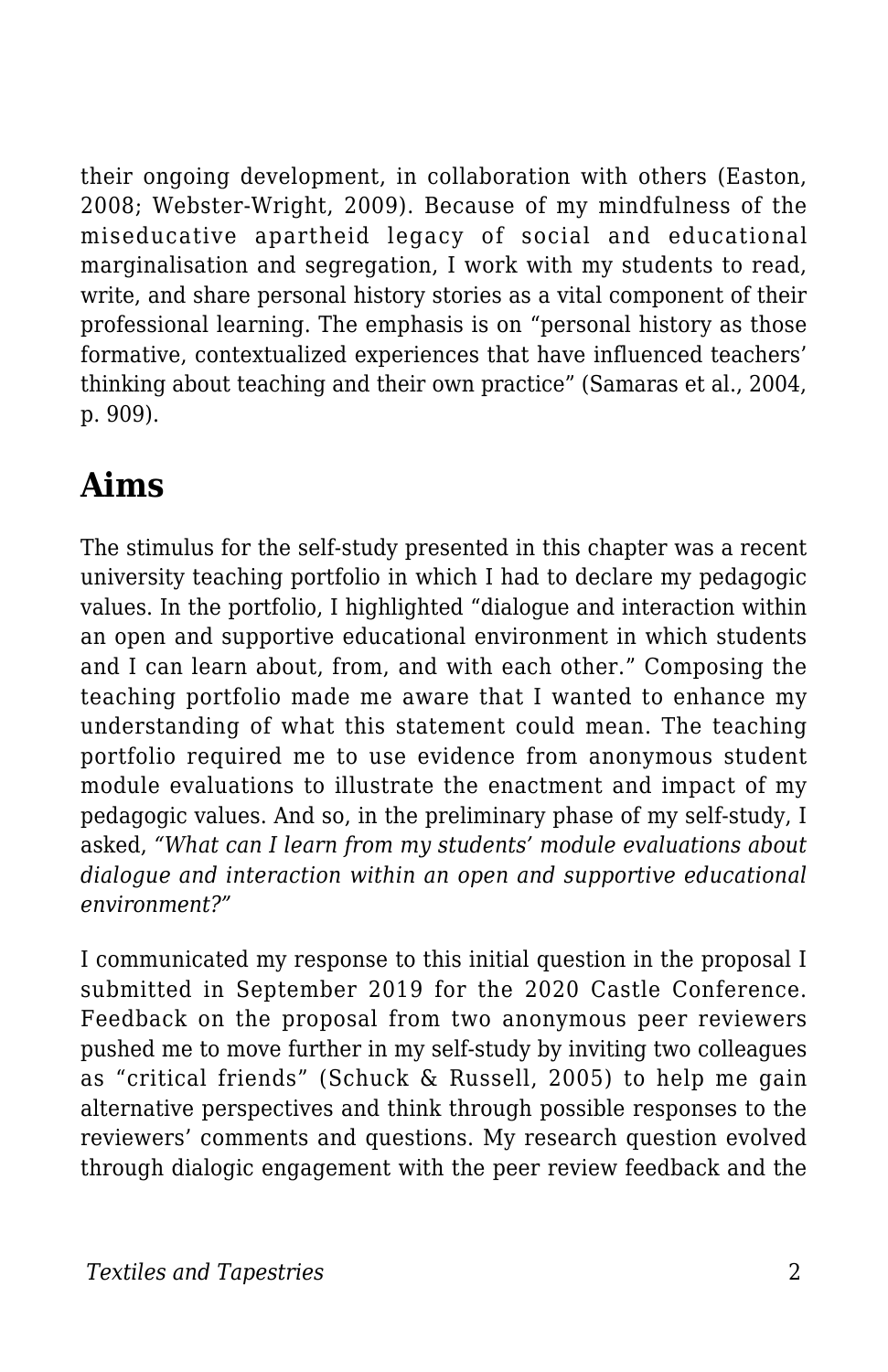contributions of my critical friends. Hence, in the second phase of my self-study, I asked, *"What can I learn about myself as a relational teacher educator through dialogue and interaction with others?"* In positioning myself as an aspiring *relational teacher educator*, I am drawing on the seminal self-study scholarship of Kitchen (2002), who coined the term "relational teacher education…to describe open and collaborative relationships in which teacher educators and their students develop deeper understandings of classroom practice and sensitivity to the milieus in which each lives and works" (p. 36). For this chapter, I am working with an understanding of *relational teacher education* in which the "open and collaborative relationships" include relationships with others who serve as critical friends, such as my two colleagues and the peer reviewers of my proposal.

In this chapter, I offer a sequential account of the two phases of my self-study. First, I present the Method and Outcomes sections of my initial proposal in which I engaged poetically with my students' written descriptions in anonymous module evaluations of what they valued about our dialogue and interaction. To follow, I relate the second phase of my self-study, in which I responded to the peer review feedback on my proposal with the assistance of my two critical friends. For the second phase, I present three interconnected dialogue pieces, based on conversations with my critical friends and the peer review feedback. Drawing on Mishler's (1990) notion of trustworthiness, I explicate my poetic and dialogic self-study process to serve as a methodological resource for others interested in ways of knowing that are inspired by the literary arts.

## **Phase One: The Proposal**

### *Method*

Poetic inquiry entails using poetic language and methods as research devices, thus infusing research with the imaginative possibilities of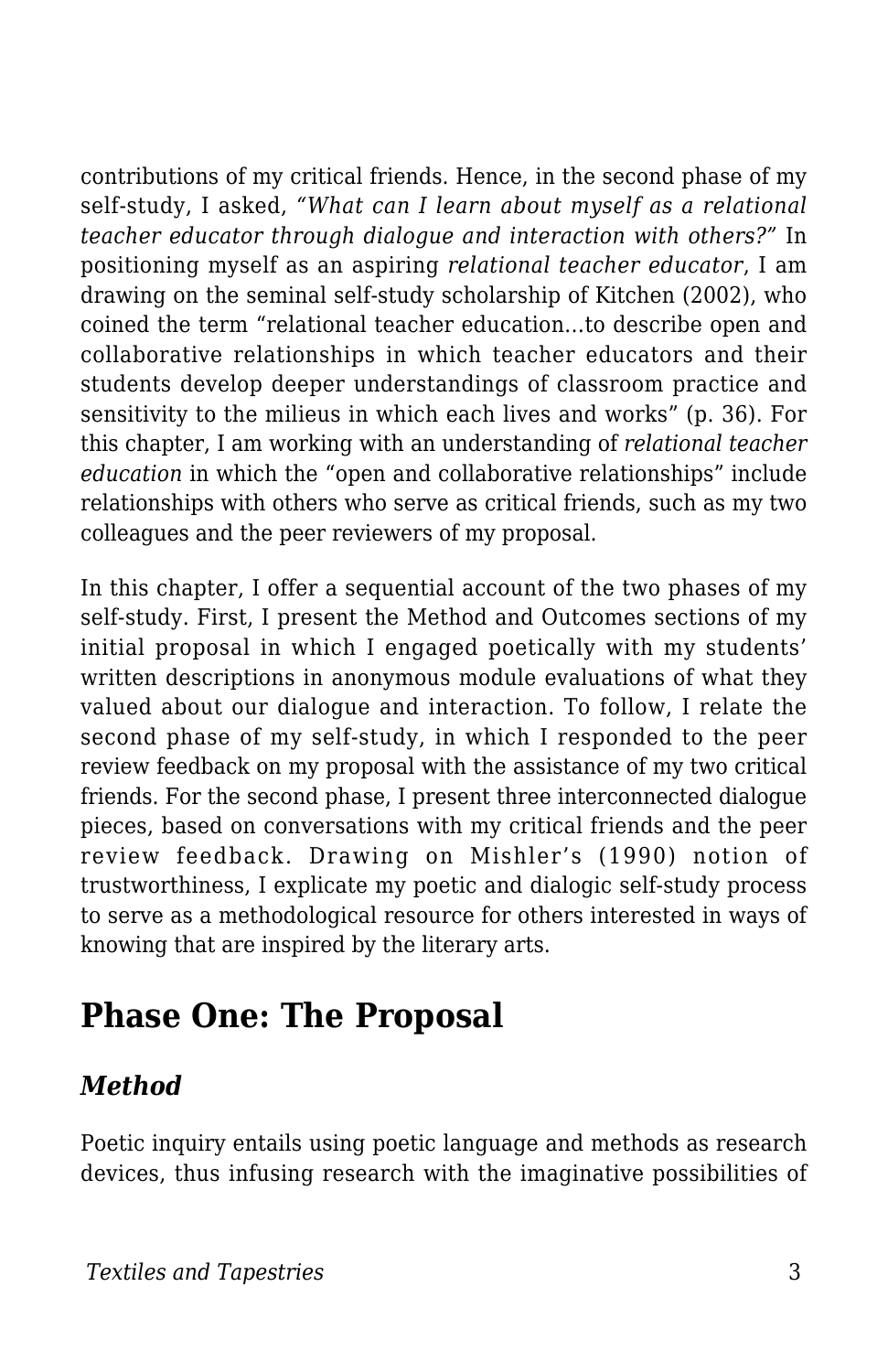poetic ways of knowing (Leggo, 2008). I used poetic inquiry to engage with my students' written descriptions of what they valued about our dialogue and interaction. To begin, I went back to anonymous written student evaluations of my university teaching over recent years (2012-2018) to look at what I could learn from my students concerning my self-study question. Building on a method developed in previous poetic inquiries (Pithouse-Morgan, 2016, 2017, 2019), I copied and pasted relevant extracts verbatim from the student evaluations into a new document, which extended to four pages of dense text. I read and reread this composite text to colour code words and phrases that expressed what students seemed to value most about our *dialogue and interaction* (see, for example, Figure 1).

#### **Figure 1**

*A section of the composite text made of words and phrases from student evaluations*

Interacting with other participants. Everything was clearly explained and it was made comfortable. Always looked forward to my Wednesday sessions as they were always welcoming and we were all treated the same which really **boosted my confidence**. Our lecturer was always willing to assist in every way she could, with a smile on her face. I enjoyed the sessions because of her professionalism, her down to earth approach and the way she interacted with the students. I am inspired. We had a healthy relationship. Lecturer has an ability to make you to look forward to the next contact session. Open communication, receptive, sensitive to the needs of everyone very approachable and accommodating. Very professional and friendly. A great relationship. Professional and courteous. Lecturer ensured students had necessary notes. Lecturer ensured she found out how everyone's day was. Lecturer followed up with emails & text messages. Would like to thank you for all the hard work and being patient with us, you have proved that you have passion for what you do. I am really thankful and am a totally different person – inspired, motivated and full of knowledge. Showed respect for our/my work. The feedback that was given was always so helpful and **encouraging** to do better on my assignments. I felt comfortable receiving the information she passed on. Facilitation of discussion was easy/pleasant. She always listened attentively and avoided any heated discussions. Always controlled pace/tone. Often with insight and humour. Lecturer was understanding when personal situations impeded student time schedules for lectures & hand in dates. She kept a good relationship with the group. There was an open gate for communication. I felt that I could always be honest with any issues I had. Awesome, friendly, caring, accommodating. Humble helpful. We had a very relationship with our lecturer. She always kept in touch with us. Very professional all the time. She was delightful. Always patient, polite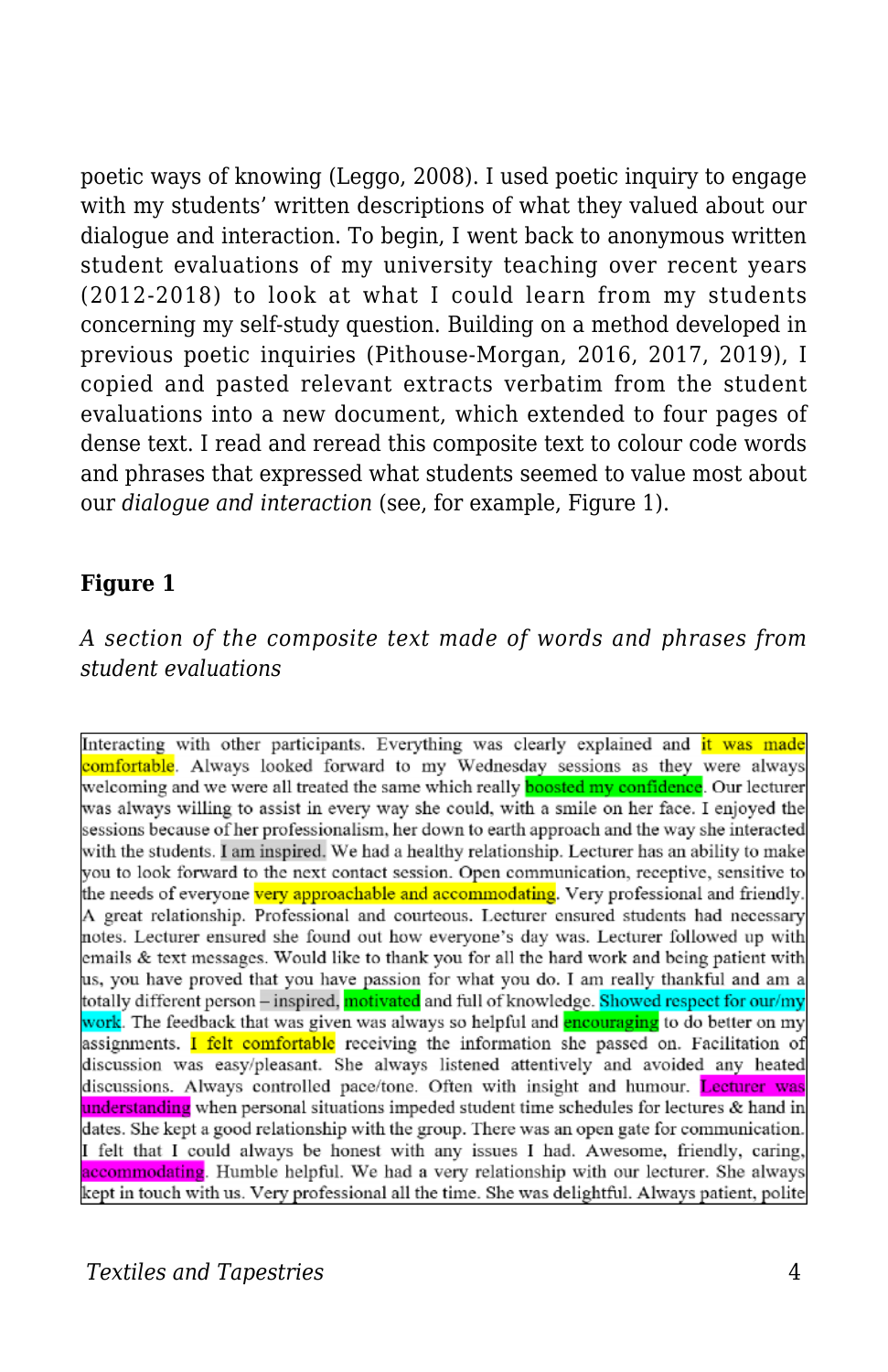From the colour-coded words and phrases, I distinguished five verbs that seemed to capture what the students valued most: *comfort; encourage; inspire*; *respect; understand*. To stimulate my thinking, I looked up the historical development of each verb's meaning in an etymological dictionary. I made a note of the entry for each word, then went back and highlighted phrases that I found intriguing. To illustrate, for *understand,* I highlighted the Old English literal meaning of "stand in the midst of" (understand, n.d.). And for *inspire*, I chose "to fill (the mind, heart, etc., with grace, etc.)" and "blow into, breathe upon" (inspire, n.d.).

Next, I pasted together a list of the highlighted phrases. I then played with these phrases to compose a found poem (Butler-Kisber, 2005). Over several months, I arranged and rearranged fragments of the highlighted phrases, trying out poems in a variety of formats. I moulded and reshaped the fragments until I felt that I had arrived at a piece that portrayed an expressive response to my guiding question.

### *Outcomes*

The poem took shape in the tanka format, which is a form of Japanese poetry traditionally relayed as a personal message between two people (Breckenridge & Clark, 2017). From my perspective, this tanka, "Breathe With Us," serves as an appreciative response to the student evaluations. It is also an evocative reminder of what I value and wish to cultivate in my professional practice.

### **Breathe With Us**

Stand in the midst, breathe

Into the presence of grace.

Look back with purpose,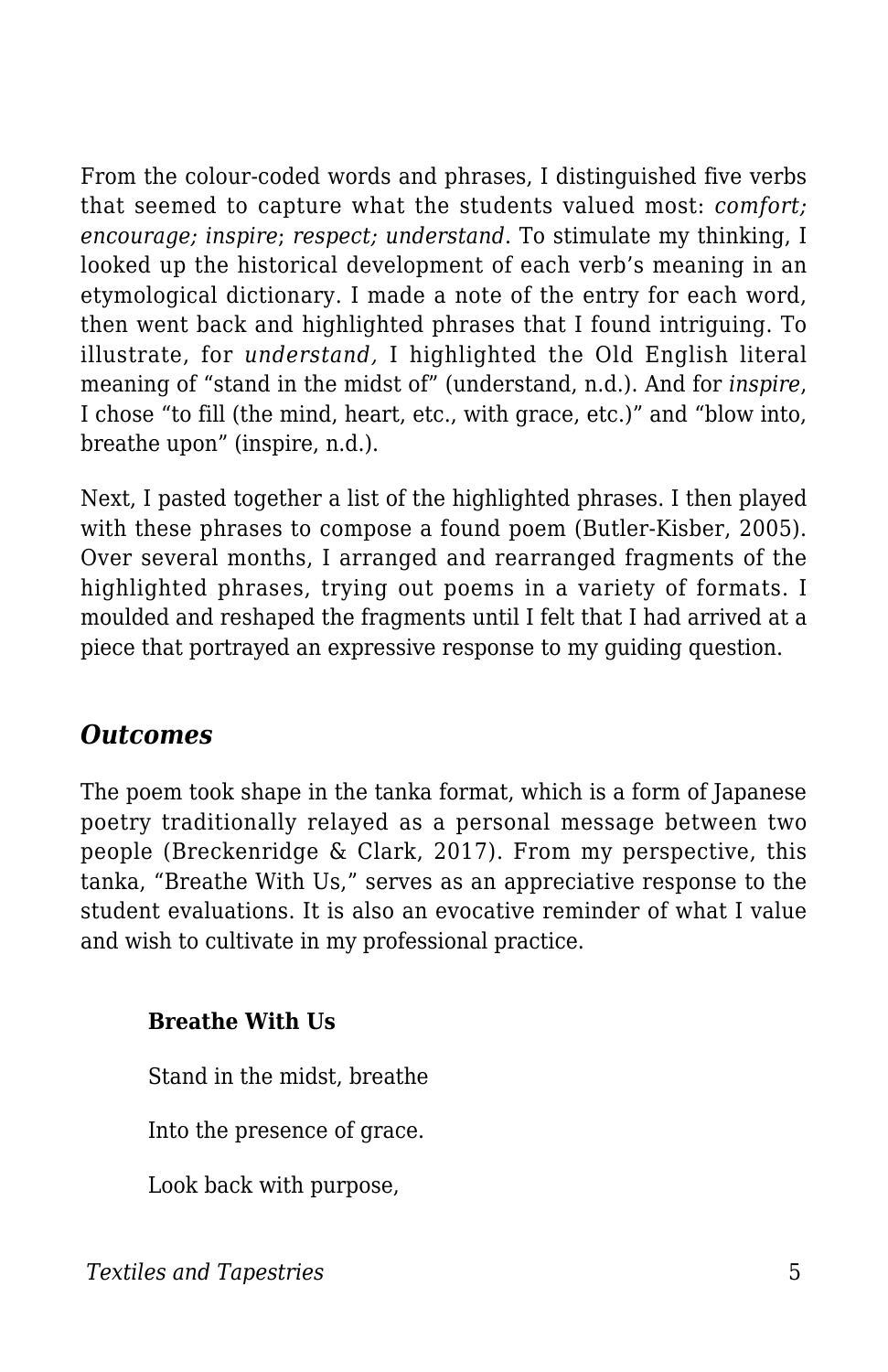Grasp courage when grief is close.

Breathe upon, among, with us.

The first line of the tanka, "Stand in the midst, breathe," reminds me of how connected I feel when I begin a class with my students by standing together in a circle with our eyes closed, taking deep, slow breaths. By consciously breathing together, we come into each other's presence and prepare ourselves for a relational learning experience.

"Into the presence of grace" has connotations of compassion and heightened understanding of self and others. It signals the importance of a pedagogic culture in which teachers, students, and teacher educators feel able and comfortable to communicate openly and sensitively about lived educational and personal experiences.

"Look back with purpose," reminds me of why I facilitate personal history self-study with students. My pedagogic purpose is to invite and support students to extend their professional learning as teachers by retracing and re-examining personal stories of the past and reenvisioning hopeful stories for the future.

"Grasp courage when grief is close"—in supporting and witnessing my students' personal history self-study, I have noted that although many heart-warming experiences are shared, distressing memories tend to emerge more readily (e.g., Pithouse, 2011; Pithouse-Morgan, 2016). In discussing this with students, we have reflected on the significance of painful personal experiences in our lives and work and in relation to conscientiously fulfilling our professional responsibilities to the children we serve, as schoolteachers and as those who support the work of schoolteachers (Guilfoyle et al., 1997).

Finally, in considering the line, "Breathe upon, among, with us," I am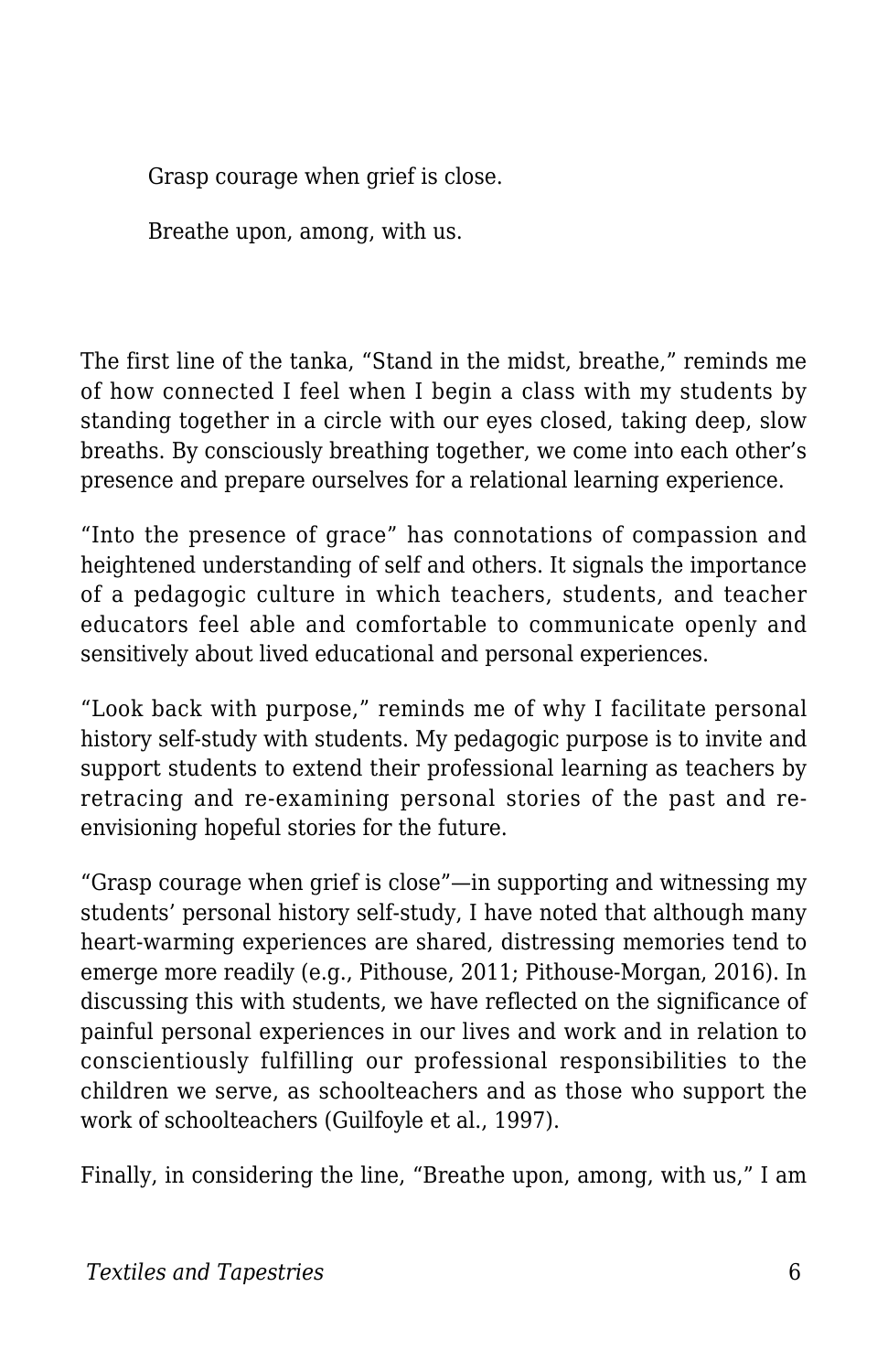mindful that, as a teacher educator, an understanding of learning and teaching as relational and dialogic places a particular ethical responsibility on me to cultivate attentive, responsive relationships with and among my students. It also necessitates a conscientious awareness of how my words and actions form living exemplars for my students, who are nurturing relationships in their classrooms.

## **Phase Two: Moving Further with the Help of Critical Friends**

### *Method*

In this section of the chapter, I attend to my reworked research question, *"What can I learn about myself as a relational teacher educator through dialogue and interaction with others?"* This revised question was inspired by a comment from one of the peer reviewers of my proposal:

*Reviewer B*: Although the author reflexively engaged with her students via written teacher evaluations. interaction with text may be limiting. Engaging in collaborative dialogue with critical friends in addition to the interaction with text would move the inquiry to a deeper level and improve trustworthiness.

I invited two fellow teacher educators, Makie Kortjass and Vusi Msiza, to be my critical friends. Makie and Vusi are early career academics and doctoral candidates at my university. Makie lectures in early childhood education and Vusi in curriculum studies. They are both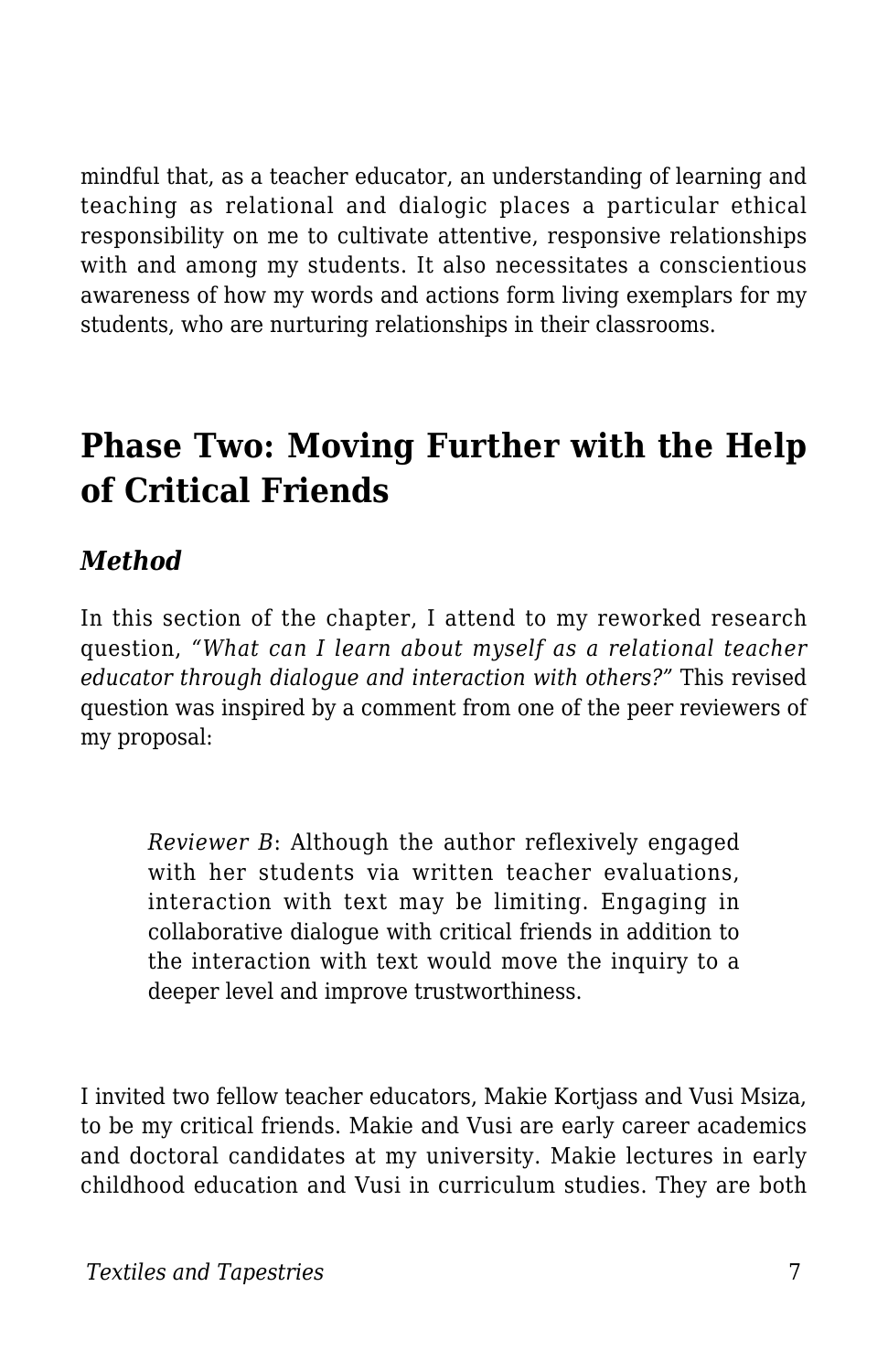members of our local self-study research group. I have longstanding working relationships with both of them. As Makie and Vusi were also working on papers for the Castle conference, I suggested that we could reciprocally mentor each other in developing our work. We shared our proposals and the reviewer feedback via email and then met for two quite extensive audio- recorded conversations (in December 2019 and January 2020).

I listened to and transcribed our discussions of my self-study. With permission from Makie and Vusi, I created a sequence of dialogue pieces to communicate my learning interactively. As a literary device, dialogue can demonstrate how character and plot development occurs through interaction between protagonists (Coulter & Smith, 2009). My use of dialogue is rooted in the work of researchers who have employed dialogue as a creative, analytical practice to deepen and represent their professional learning through self-study (e.g., East et al., 2009).

The dialogue pieces that follow are composed of lightly edited excerpts from the transcripts of my conversations with Makie and Vusi and the peer review feedback on my proposal. As I was transcribing, I made notes about my thinking. I clustered fragments of the transcripts together and slowly reshaped these to create three interconnected dialogue pieces. The first two dialogue pieces, based on my initial conversation with Makie and Vusi, are followed by a brief reflective interlude. Then I present the third dialogue piece, based on our second conversation.

### *Outcomes*

#### **Dialogue Piece One: "In a way, they are taking care of me."**

*Reviewer A:* I'm curious about if or how the researcher might address or make sense of student feedback that is/was not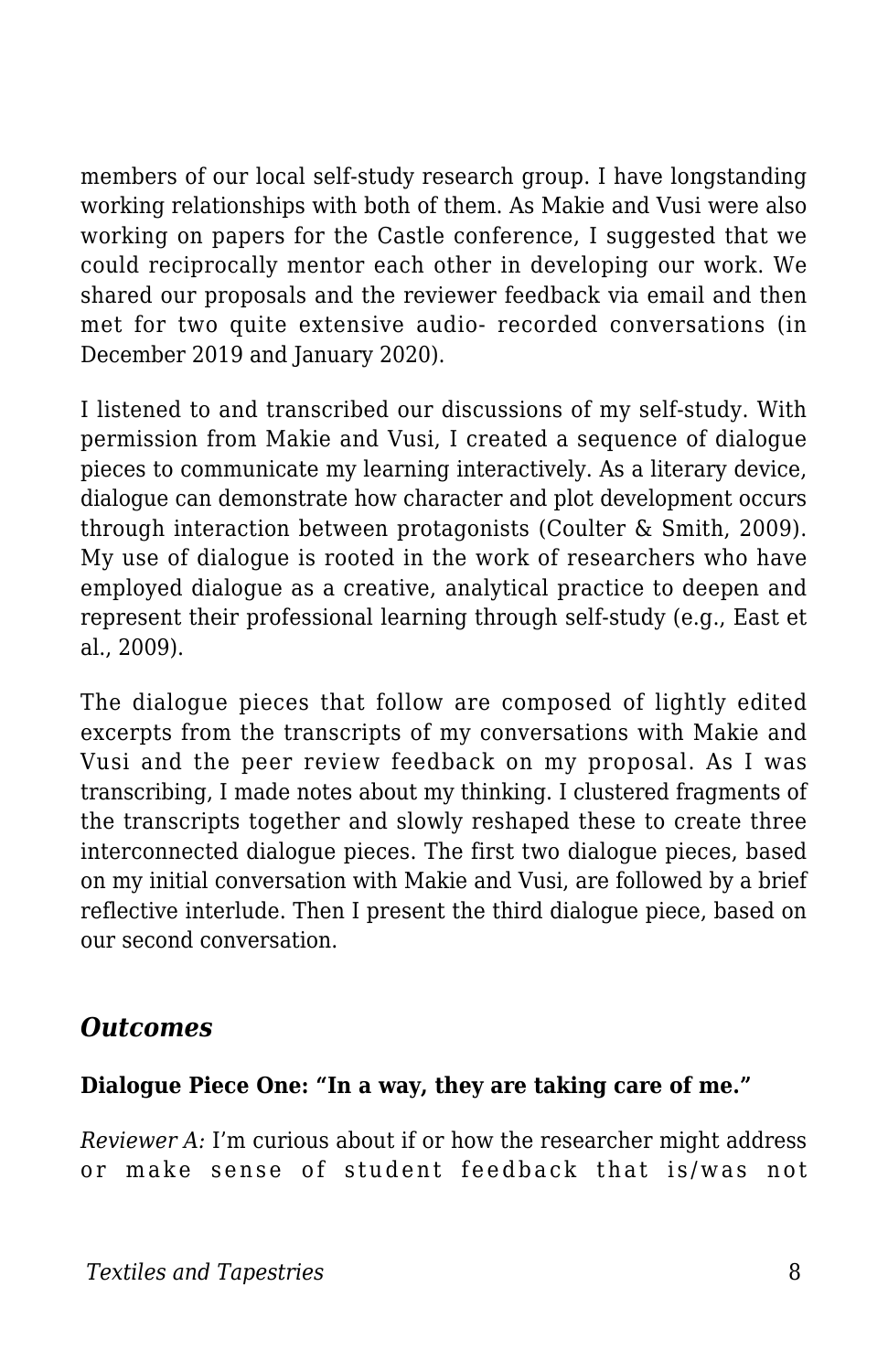affirming—feedback that might point to relationship dynamics that were strained or unproductive.

*Kathleen:* When I was putting together all the comments from years of module evaluations—the comments that talked about relationships in the classroom— what I realised is that the students never made any negative or critical comments about our relationships. And, I thought, "Well, but the reviewers are going to say—and I would say it myself— 'This all sounds very rosy, but what about the negative comments?'"

*Vusi:* So, from 2012-2018, nothing negative?

*Makie:* No, but the students don't usually talk much about relationships; they focus on the module, what they learnt.

*Kathleen:* But, you see, in my case, the students *did* talk quite a lot about relationships. But they never made any comments about relationships that were negative or critical or even saying how they could be improved. They did make comments about how the *modules* could be improved, such as, "We could have had more of this or less of that."

*Makie:* So, the comments about relationships *are there*. Just not the negative.

*Kathleen:* The *negative* is not there. But that doesn't mean that I think that's because our relationships are always perfect. It can't be possible that every student—and these are hundreds of students—always had a good experience in terms of relationships in my classroom. So, that's where I was hoping that you two could help me, as critical friends, to think about this. You know, having been students and still being students yourself, what could be some of the reasons why students wouldn't talk about this?

*Vusi:* It's a difficult one. OK, for me, as a student, in instances where I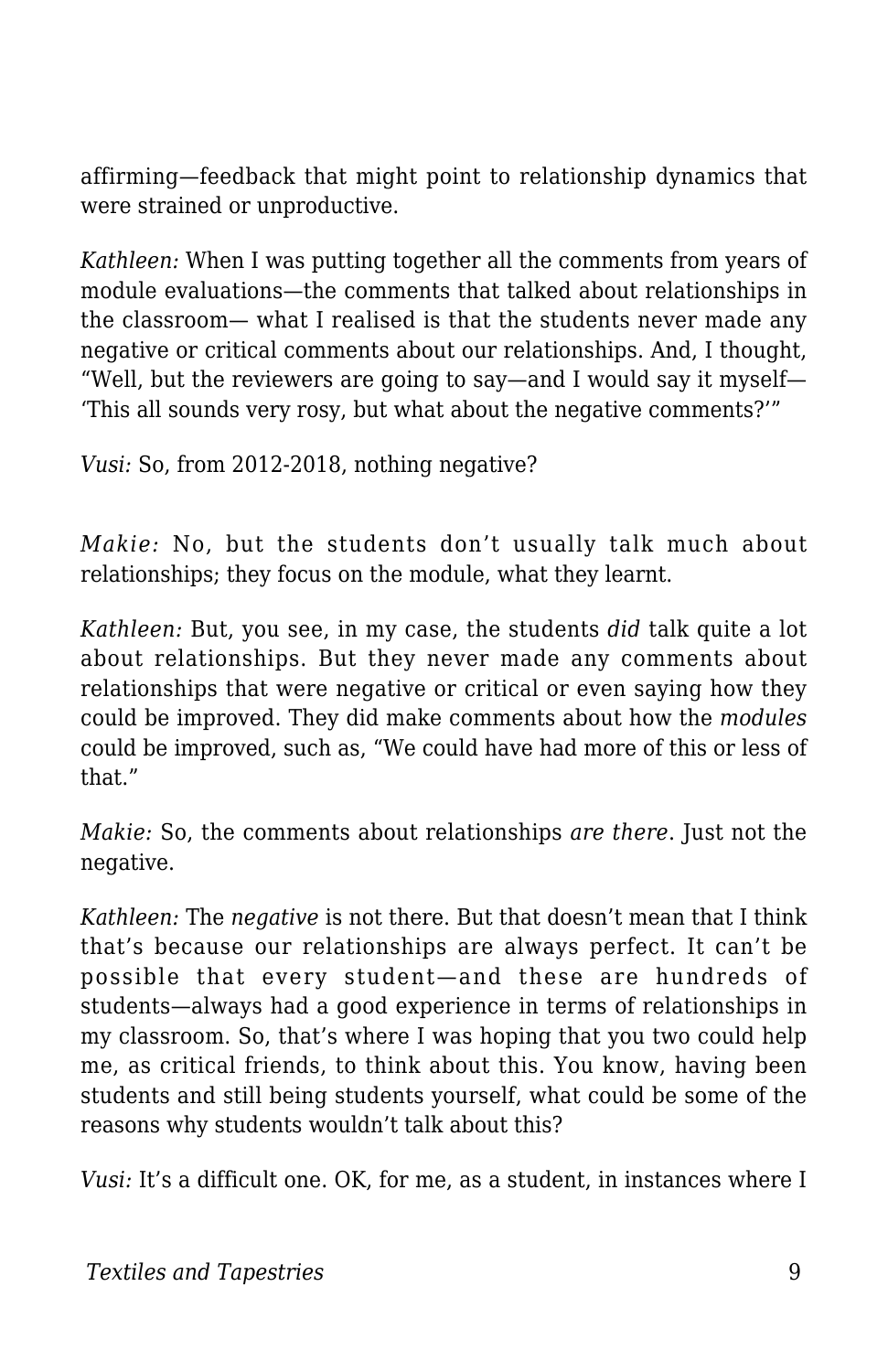didn't write anything negative, I didn't want to discourage the lecturer. Because I could see, especially when you compare, I thought, "OK, you can see that *this one* is putting in the effort, and I can see the difference from where I was and where I am currently." So, I wouldn't want to discourage him or her.

*Makie:* I want to support what Vusi is saying. I think that's what some students feel. I remember I was talking to one student, one of *your* students, a student who doesn't usually put in too much effort. And this student was saying, "You know, I *have* to do this." I think you gave them some task or assignment. And she said, "I *have* to do this. I *cannot* disappoint her."

[Everyone laughs]

*Makie:* So, you know, as a student, if there is a lecturer who you think has that passion for the students and the work, then, if there is maybe one minor negative, you can just let it go.

*Kathleen:* And, I also don't know if race comes into it. Whether there's some dynamic like, "This white person is trying so hard, let's give her a break!"

[Everyone laughs]

*Vusi:* Yeah—You just reminded me of something else, that quite often students view the module evaluation as punitive or rewarding. I think that because they were happy about the sessions, they decided to reward you with all the positives. Because, I remember, in my undergraduate studies, when we were not satisfied, we said, "OK, it's fine, we'll *get you* in the evaluations!"

[Everyone laughs]

*Vusi:* So, I think they then decided to reward you and leave out other things.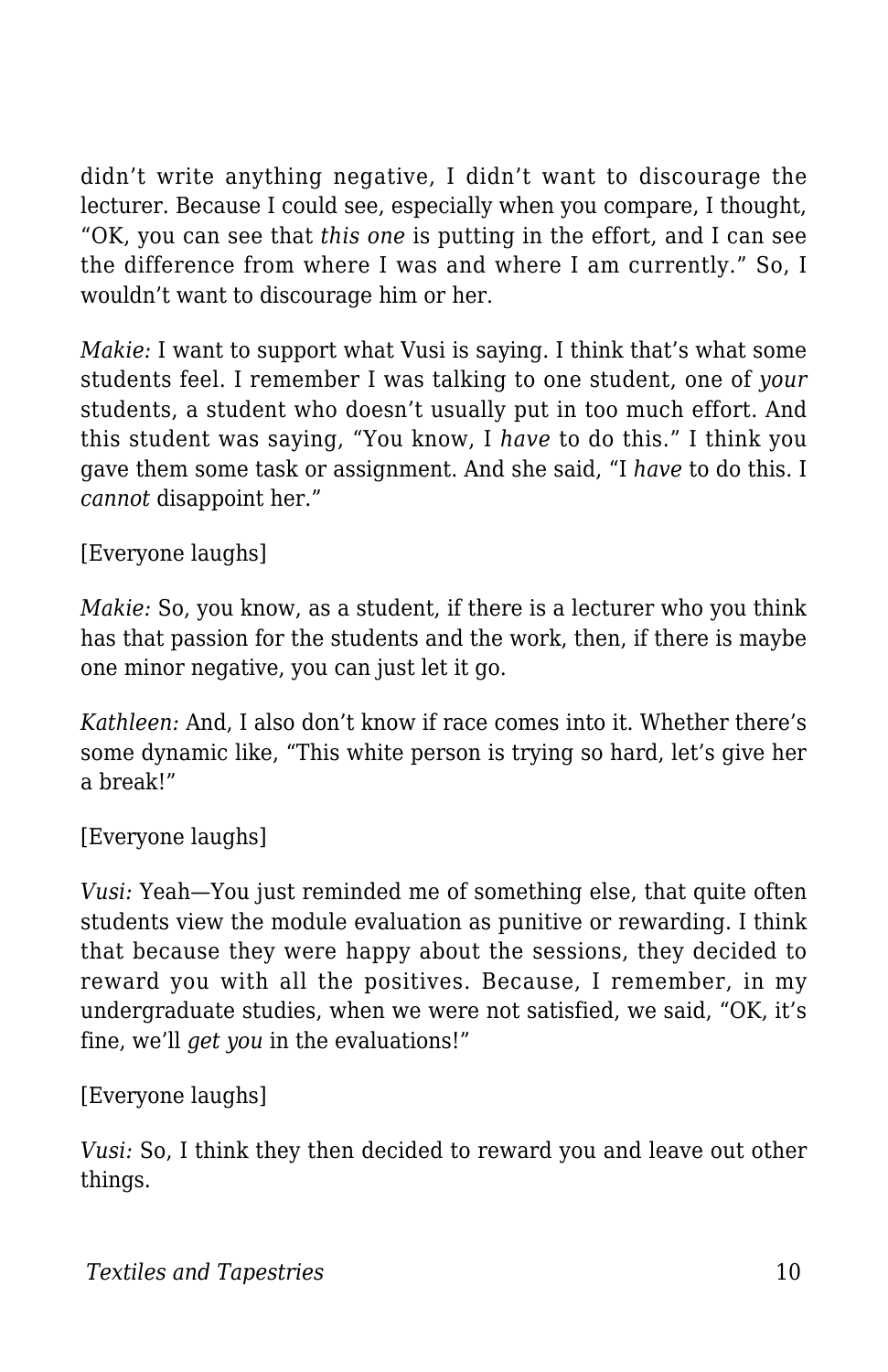*Kathleen:* So, there could be that part of not wanting to discourage me or disappoint me. In a way, because relationships are very emotional, *they are taking care of me*.

#### **Dialogue Piece Two: "I feel it's the most important thing that I'm doing."**

*Vusi:* But, I want to go back to the module evaluation form. Is there a section where it says, "How can the relationships be improved?"

*Kathleen:* Interestingly, the prescribed module evaluation questions don't ask about relationships. And, in terms of what needs to be improved, my students don't talk about relationships, they only talk about the module. But, somehow, in the written answers to "What aspects of the module were facilitated well?" or "Any other comments?" my students do—

*Makie:* —bring in the relationships. So, no question is specific to relationships—

*Kathleen:* —but the students bring it in. This is interesting because it shows that it's *important to them*.

*Reviewer A:* But, are there circumstances in which harmony cannot or should not be maintained? And how is this work gendered and/or reifying gender expectations?

*Kathleen:* Is it always necessary to have a harmonious relationship? Is that me *as a woman* feeling like I should take care of my students? But then, I think those traditionally "feminine qualities" of caring and relational teaching should be in every classroom. And the issue of having harmonious relationships—yes, sometimes, you do want to disrupt. But I think, for me, it is particularly because of all the personal history work I do with my students. It is because I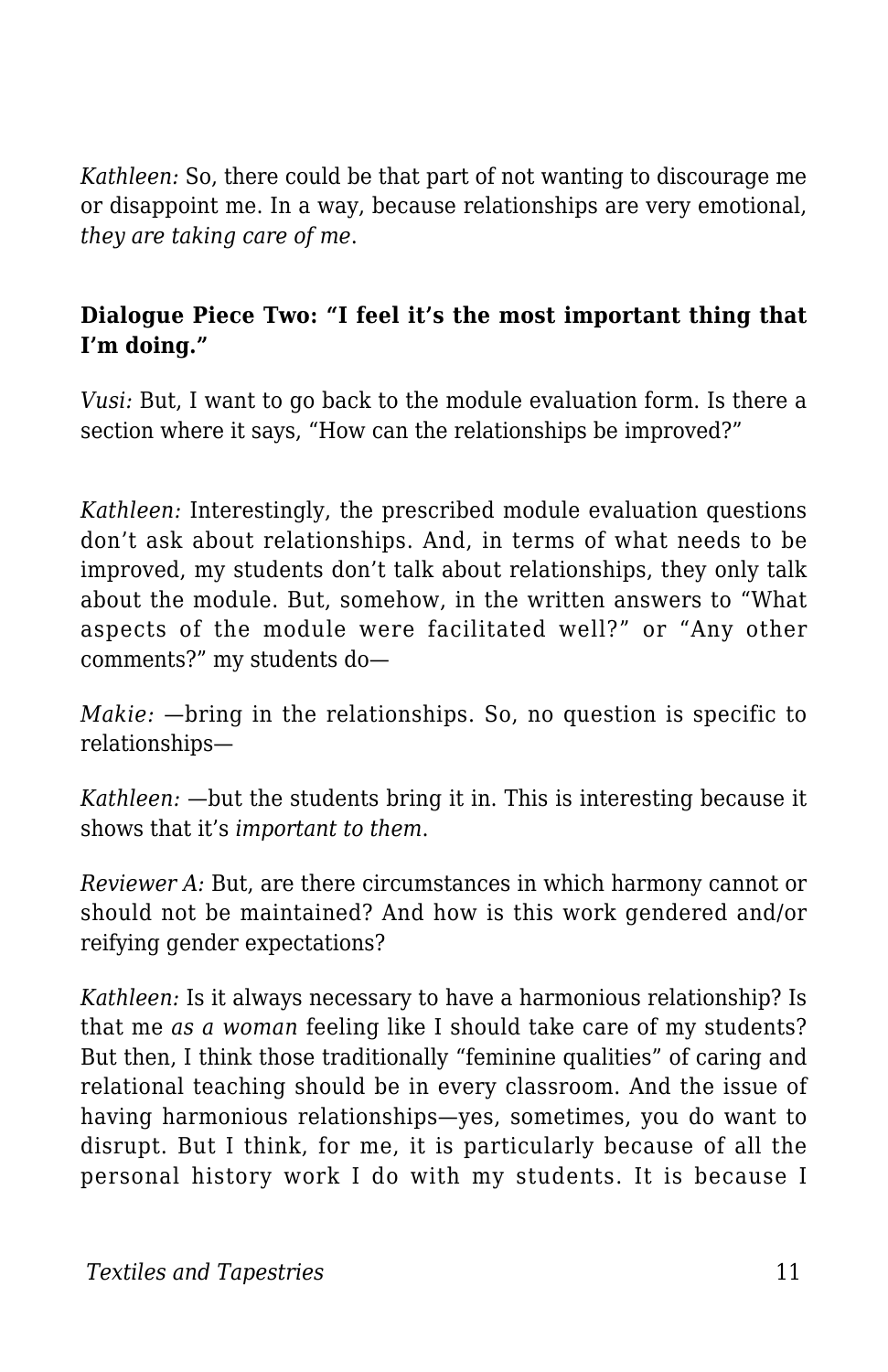understand *now*—which I didn't know initially when I started as a teacher educator—how many students have had what I would call traumatic schooling experiences. So, I think I'm always very aware of that, and I try to be sensitive to that in my teaching. I try to create a safe, containing space because of the experiences I have learnt about over the years. And now, I know that *I never know* what students are bringing with them into the classroom. So, I think for me, it has more to do with my understanding of South African histories, which might be different from other contexts.

*Makie:* So, that's your answer. It's not because you are a woman—well, maybe—but because of the work that you have been doing on personal history and the things that were coming up about what the students have experienced. So, now, you are more aware, and you want to create that harmonious relationship.

*Kathleen:* I suppose I put a lot of effort and energy into that because I feel *it's the most important thing that I'm doing*.

*Makie:* And you are also ploughing the seeds so that the students can do it with their learners.

#### **A Reflective Interlude**

In reconsidering my first conversation with Makie and Vusi, I became conscious that, as much as I talked about my desire to enact relational teacher education as being a response to *"what students are bringing with them into the classroom,"* my emphasis on it as *"the most important thing that I'm doing"* might well be rooted in my personal history. This led me to go back to an (as yet unpublished) personal history self-study piece I have been working on that centres on a diary from my childhood. By working with the diary as a personal history artefact, I have been piecing together a story of my childhood experiences related to my father's terminal illness and death 36 years ago. And I have been exploring possible influences of these childhood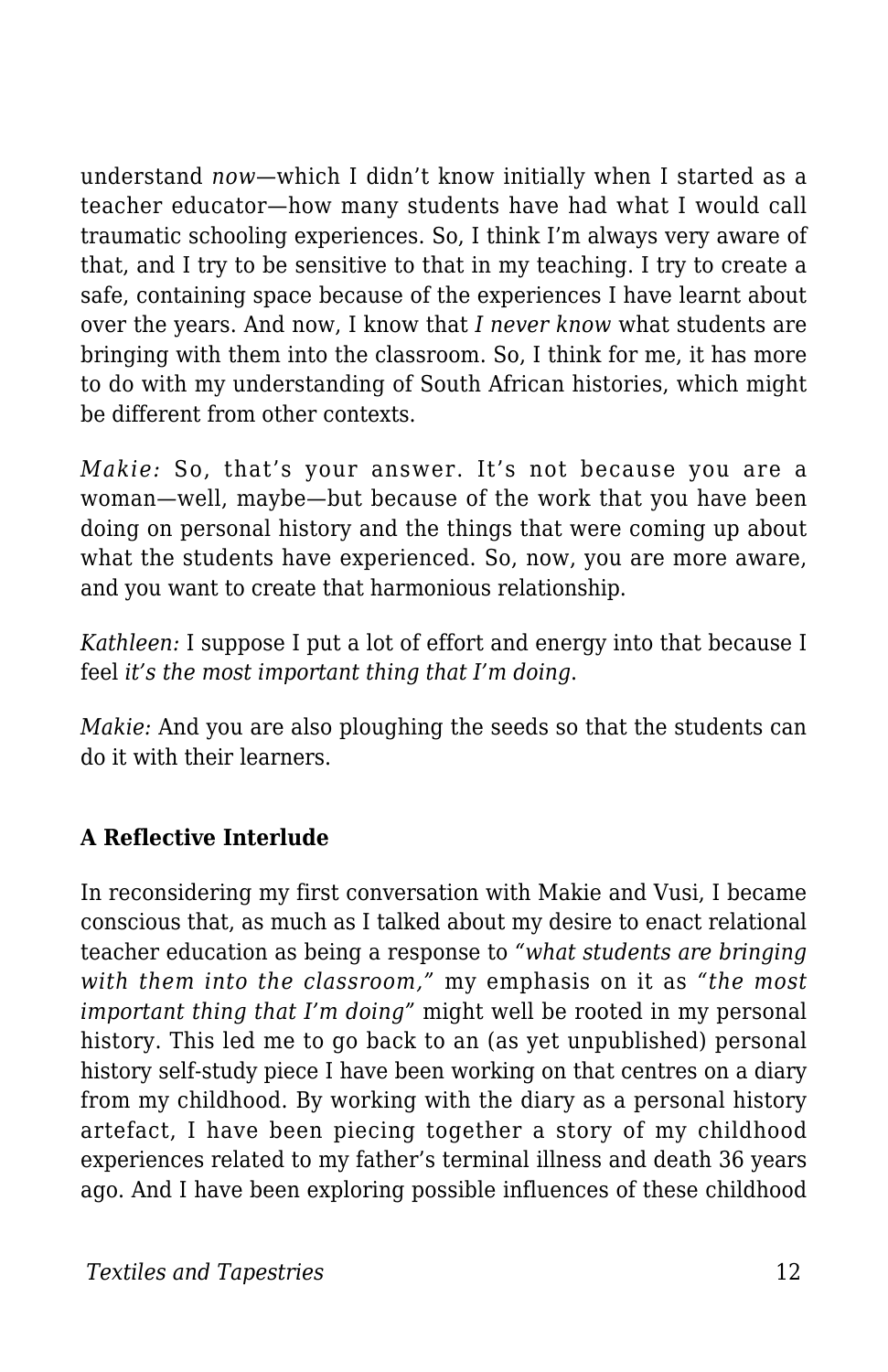experiences— especially concerning my schooling experiences—on my pedagogic values and practice as a teacher educator.

In the period between our first and second conversations, in an email to Makie and Vusi, I shared some of this thinking and an excerpt from my writing about my childhood diary. Here, I present a small section of the excerpt I sent to Makie and Vusi:

*Despite all the material and academic resources of the school I attended as a white middle-class girl, such as a swimming pool, sports fields, a library, and so on, as far as I know, there was no school counsellor or psychologist. I have no memories of talking with anyone during that year to share my confusing feelings about my father's illness or death, and there is nothing in the diary to suggest that I did so. From what I remember, my school life carried on as if nothing had happened. Here, I found resonance with my students' descriptions of deep silences and shadows that marked their childhoods and extended into adulthood.*

This then served as a prompt for my second conversation with Makie and Vusi, represented below.

#### **Dialogue Piece Three: "Well, it's also about me and my history."**

*Vusi:* Are you making the point that now, as a teacher educator, you have started to realise that *dialogue and interaction*—are you maybe saying that this is something that you didn't experience as a child? That you decided to write in your diary because you never had anyone to listen *to you*?

*Kathleen:* I think you've expressed that nicely. In the proposal, when I was writing about relational pedagogy, it was about *me* taking care of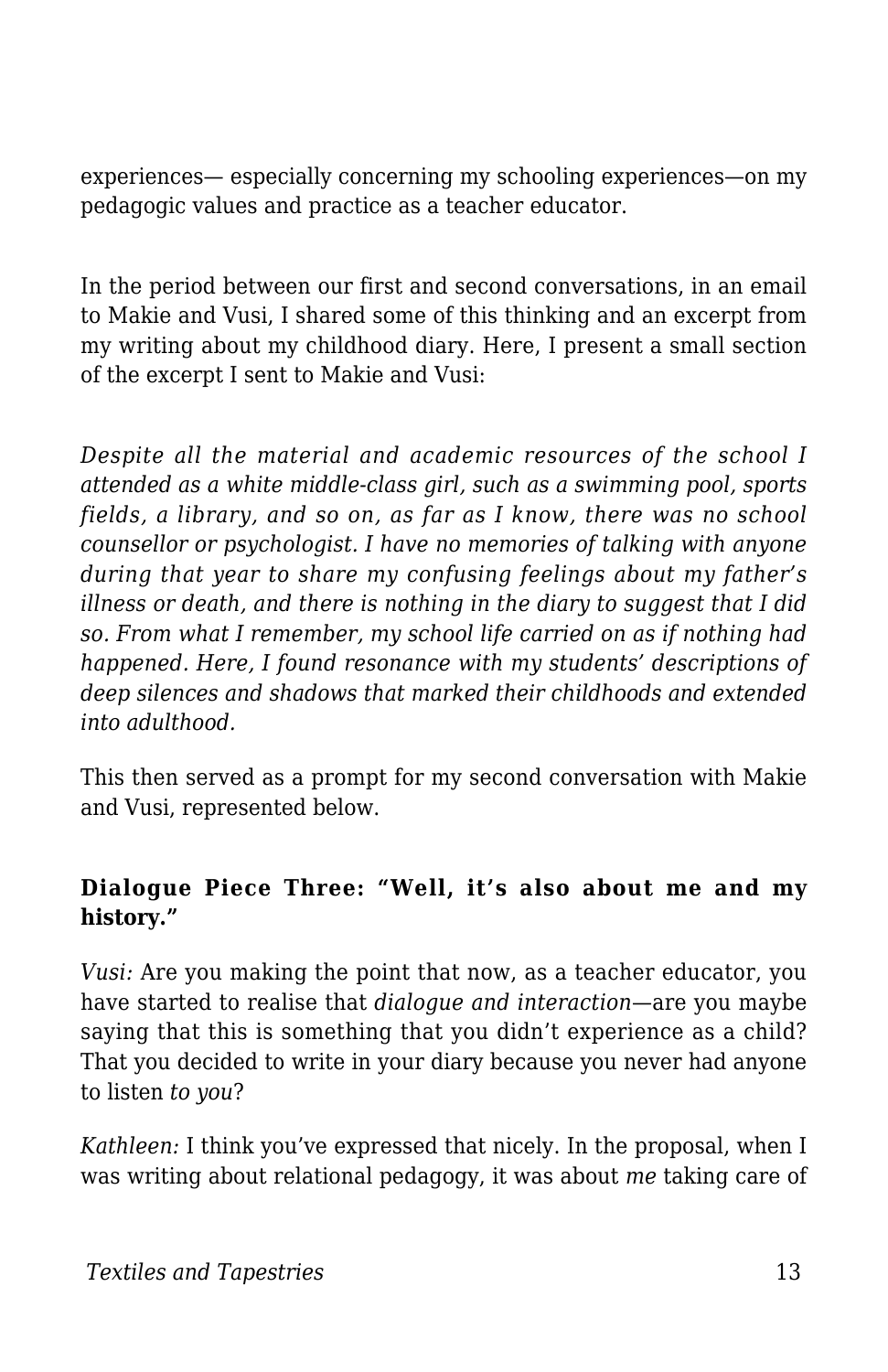my students and *me* creating an open and dialogic learning atmosphere. But in our conversation, what I realised is, maybe, it's just as much about *them taking care of me* as it is about *me taking care of them*. That was my first realisation. And the second realisation was that I was saying, "Well, it's *because of them*, and *their experiences*, often what *I see* as traumatic experiences, that I feel we need to have this very *caring, safe* environment." Then when I thought about it more, I thought, "Well, it's also about *me* and *my history*." So, even though my schooling was much more privileged than most of my students in terms of resources and materials, it also was constrained—in the sense that there was no one to talk to when I had a traumatic experience in my own life. But, I was focusing *on the students*. I was saying, "I'm doing this *for them* because of *their histories*."

*Vusi:* Yeah

*Kathleen:* But, perhaps, I'm doing it just as much *for me* because of *my history*. And, when I thought *I* was taking care *of them, they* were also taking care of *me*. And the other thing that came up when I was doing some reading about this (Rumyantseva et al., 2019; Sanders, 2019), is how important it is to acknowledge the *resilience* of our students. So, even though, many of them might have had what *I think* are traumatic experiences, the fact that they even made it to higher education means that they are remarkably resilient because they've come through so many challenges. I have to *acknowledge* that resilience and the capacity that they bring with them, just as much as their vulnerabilities.

*Vusi:* I think it's very clear now.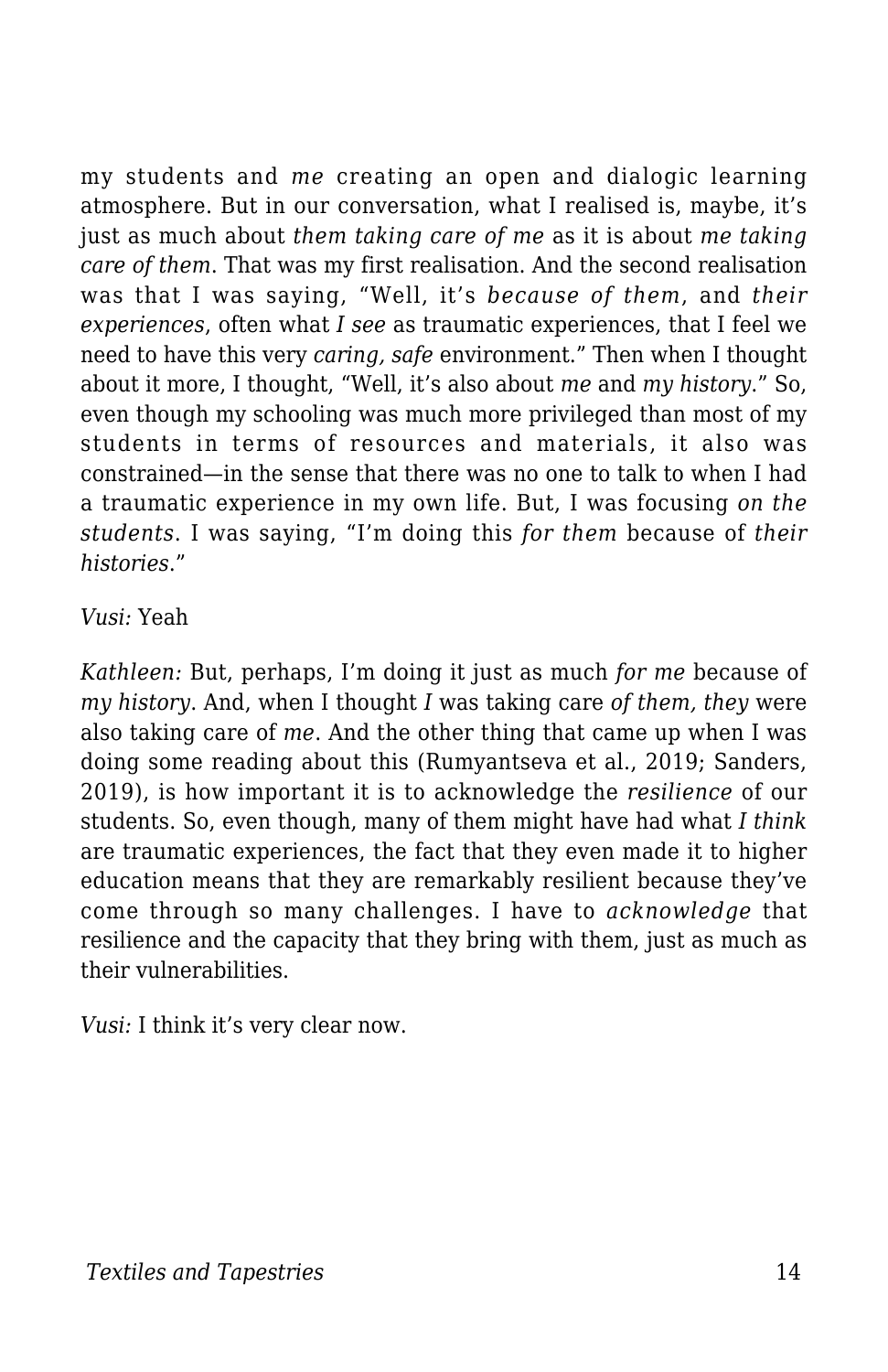## **Implications**

One of my long-term research collaborators, Anastasia Samaras, often says that critically constructive feedback from others in self-study is a "gift." And I repeat this sage advice regularly to my students and colleagues. But sometimes, such feedback does not feel like a gift that I want to open, because it pushes me to go beyond my comfort zone. Through critically collaborative conversations and reflection (Samaras, 2011), I have become more mindful that, as a teacher educator, I am comfortable in the role of a *caregiver* who is responsible for cultivating safe spaces for others —my students. However, through poetic and dialogic self-study, I have come to better understand that "safety [in the classroom is not] something that we as individual teachers can define, create or bestow on our own" because "caring is a fundamentally relational activity that happens in a web of reciprocal relationships, not in a one- or even two-way flow" (Sykes & Gachago, 2018, pp. 93-94). For years, I have put a great deal of energy into trying to foster an emotionally supportive classroom environment and have aspired to be a relational teacher educator. Now, I see that I was never quite fully prepared to "practice and model what [I] preach" (Kitchen, 2002, p. 40) by taking a "reciprocal approach" and "being sensitive to the role that each participant plays…in the relationship" (Kitchen, 2005, p. 195). And perhaps this requires me to begin to acknowledge that "relational teaching [might also involve me being more] open and [acknowledging] my own struggles" (Sanders, 2019, p. 5). Interrupting a pattern of silence that has persisted for more than 30 years is not easy. But, I have discovered a sense of grace and courage in starting to talk with compassionate others about things I had not told anybody.

In looking at how my self-study research process unfolded, I can see how extending my composition and interpretation of the found poem through dialogue with others enabled me "to present different voices of the self that help present a more complex and complete account of my [learning]" (Furman, 2005, p. 28). As I read what I have written, I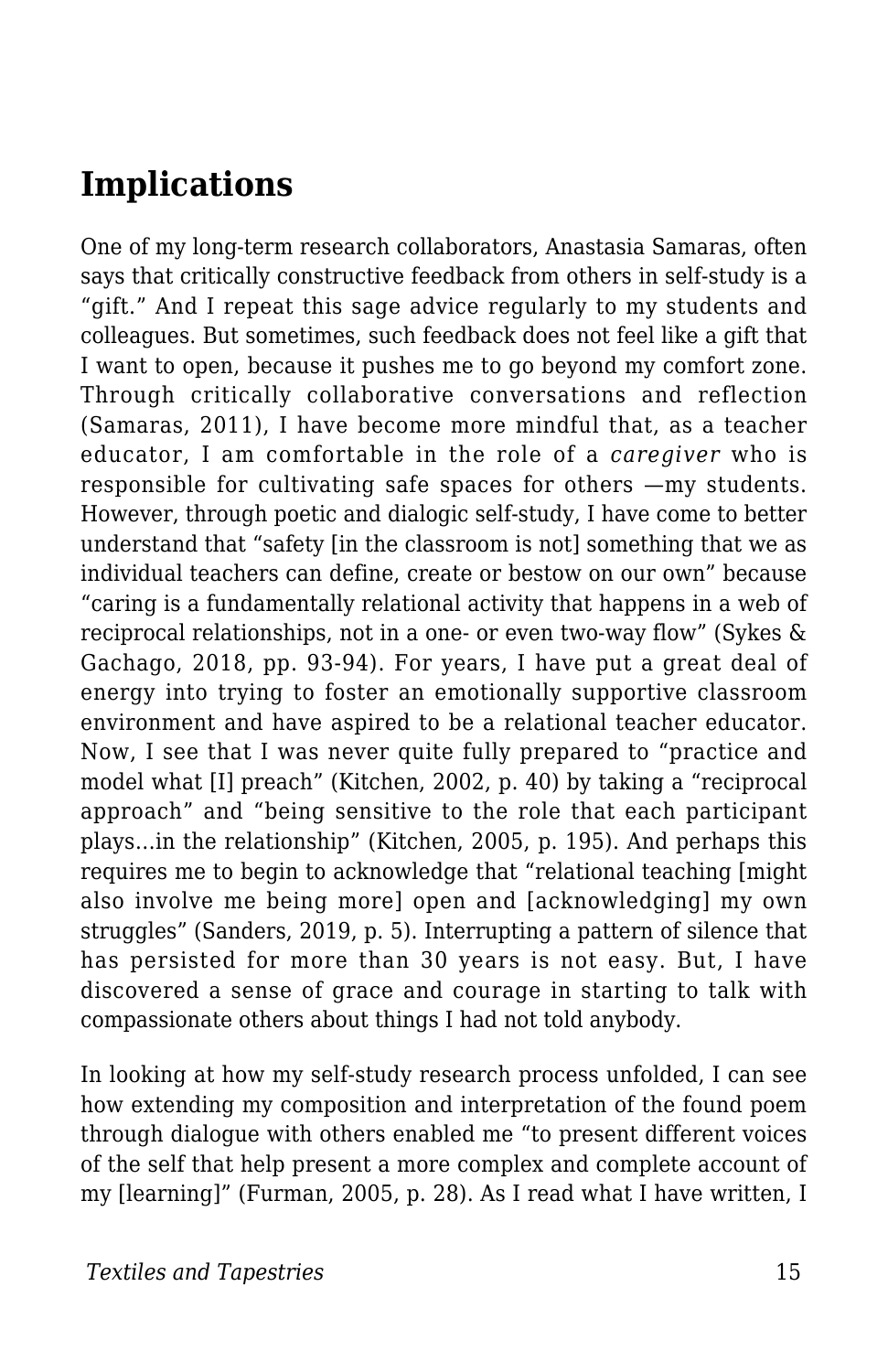can see how my personal and professional voices and selves are interwoven and interconnected in relationship with the voices and selves of others. This intermingling tells a story of professional learning that is made possible through multifaceted, sustained encounters between self and others, and those encounters give this learning a unique texture and complexity. I offer my inquiry as an exemplar of how elements of the literary arts can enrich self-study research in critical and creative ways, particularly in contexts such as South Africa that carry painful histories.

## **Acknowledgements**

I am appreciative of the insightful comments and questions from Makie Kortjass and Vusi Msiza. I thank Makie and Vusi for kind permission to include their words and names in this chapter.

This work is based on the research supported in part by the National Research Foundation of South Africa (Incentive Funding for Rated Researchers, Grant Number 127096).

## **References**

Breckenridge, J. P., & Clark, M. T. (2017). Two to Tanka: Poetry as a duoethnographic method for exploring sensitive topics. *Journal of Research in Nursing, 22*(6-7), 451- 462. [https://edtechbooks.org/-mkth](https://doi.org/10.1177/1744987117720824)

Butler-Kisber, L. (2005). Inquiry through poetry: The genesis of selfstudy. In C. Mitchell, S. Weber, & K. O'Reilly-Scanlon (Eds.), Just who do we think we are? Methodologies for autobiography and self-study in teaching (pp. 95-110). RoutledgeFalmer. [https://edtechbooks.org/-qKg](https://doi.org/10.4324/9780203464977_chapter_9)

Christie, P. (1991). *The right to learn: The struggle for education in*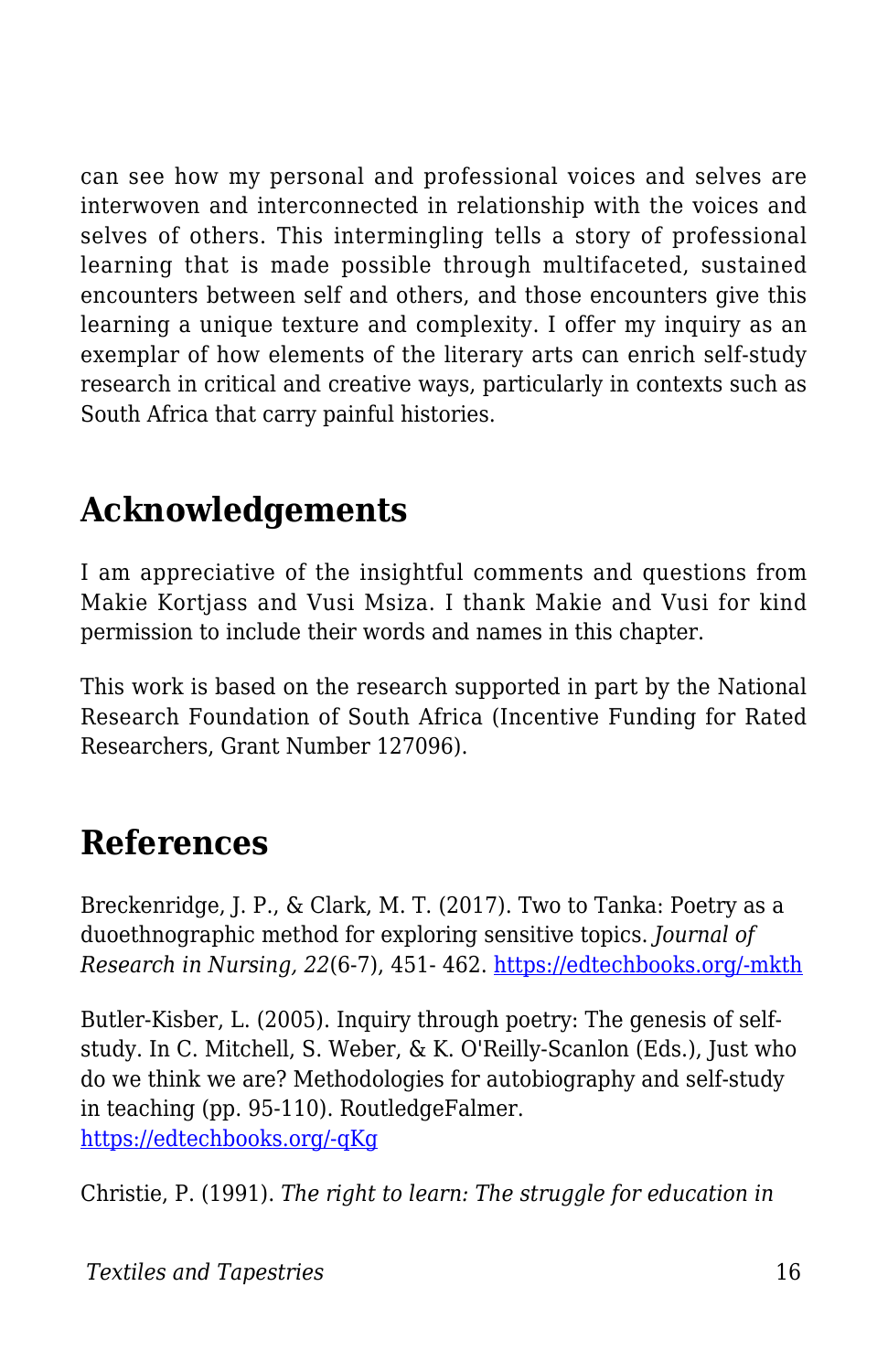*South Africa* (2nd ed.). Ravan Press and Sached Trust.

Coulter, C. A., & Smith, M. L. (2009). The construction zone: Literary elements in narrative research. *Educational Researcher, 38*(8), 577-590. [https://edtechbooks.org/-WAT](https://doi.org/10.3102/0013189X09353787)

East, K., Fitzgerald, L. M., & Heston, M. L. (2009). Talking teaching and learning: Using dialogue in self-study. In D. Tidwell, M. Heston, & L. Fitzgerald (Eds.), *Research methods for the self-study of practice* (pp. 55-72). Springer. [https://edtechbooks.org/-iZe](https://doi.org/10.1007/978-1-4020-9514-6_4)

Easton, L. B. (2008). From professional development to professional learning. *Phi Delta Kappan, 89*(10), 755-761. [https://edtechbooks.org/-GKN](https://doi.org/10.1177/003172170808901014)

Furman, R. (2005). Autoethnographic poems and narrative reflections: A qualitative study on the death of a companion animal. *Journal of Family Social Work, 9*(4), 23-38. [https://edtechbooks.org/-aSPD](https://doi.org/10.1300/J039v09n04_03)

Guilfoyle, K., Hamilton, M., & Pinnegar, S. (1997). Obligations to unseen children. In J. J. Loughran & T. Russell (Eds.), *Teaching about teaching: Purpose, passion and pedagogy in teacher education (pp.* 183-209). Falmer Press.

Inspire (n.d.). *The online etymology dictionary*. [https://edtechbooks.org/-BPj](https://www.etymonline.com/word/inspire)

Kitchen, J. D. (2002). Becoming a relational teacher educator: A narrative inquirer's self- study. In C. Kosnik, A. Freese, & A. Samaras (Eds.), *Making a difference in teacher education through self-study.* Proceedings of the Fourth International Conference on Self-Study of Teacher Education Practices, Herstmonceux Castle, East Sussex, England, August 4-8 (Vol. 2, pp. 36-40). OISE, University of Toronto. [https://edtechbooks.org/-juLt](https://doi.org/10.1080/17425960500288374)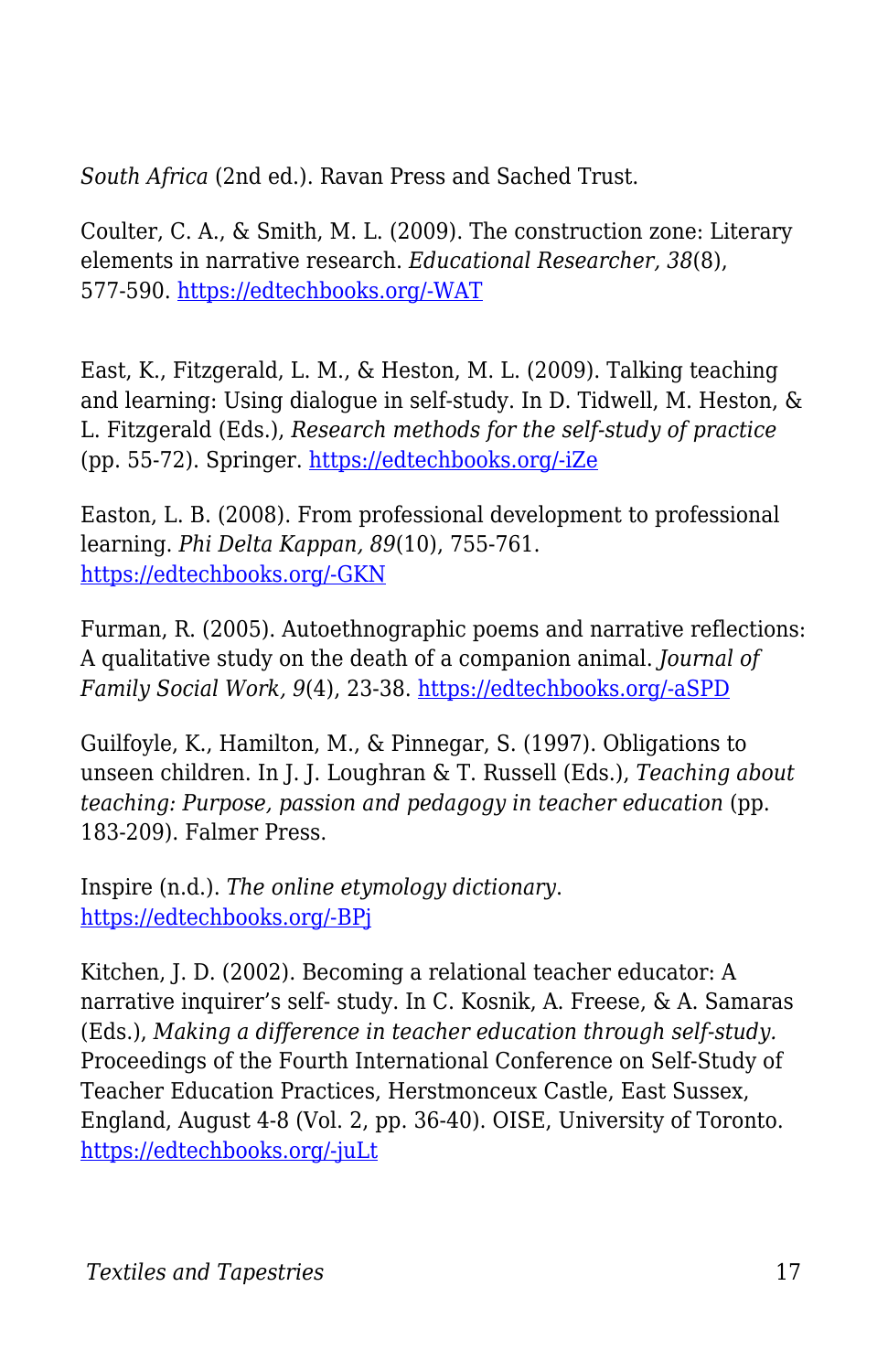Kitchen, J. (2005). Conveying respect and empathy: Becoming a relational teacher educator. *Studying Teacher Education: A Journal of Self-Study of Teacher Education Practices, 1*(2), 195 - 207.

Leggo, C. (2008). Astonishing silence: Knowing in poetry. In J.G. Knowles & A.L. Cole (Eds.), *Handbook of the arts in qualitative research* (pp. 165-174). SAGE.

Mishler, E. G. (1990). Validation in inquiry-guided research: The role of exemplars in narrative studies. *Harvard Educational Review, 60*, 415-442. [https://edtechbooks.org/-VFf](https://doi.org/10.17763/haer.60.4.n4405243p6635752)

Pithouse, K. (2011). "The future of our young children lies in our hands": Re-envisaging teacher authority through narrative self-study. In C. Mitchell, T. Strong-Wilson, K. Pithouse, & S. Allnutt (Eds.), *Memory and pedagogy* (pp. 177-190). Routledge.

Pithouse-Morgan, K. (2016). Finding my self in a new place: Exploring professional learning through found poetry. *Teacher Learning and Professional Development, 1*(1), 1-18. [https://edtechbooks.org/-qQu](http://journals.sfu.ca/tlpd/index.php/tlpd/article/view/1)

Pithouse-Morgan, K. (2017). Beginning to unravel a narrative tension in my professional learning about teaching writing. In M. Hayler & J. Moriarty (Eds.), *Self-narrative and pedagogy: Stories of experience within teaching and learning* (pp. 59-82). Sense Publishers. [https://edtechbooks.org/-mYZ](https://doi.org/10.1007/978-94-6351-023-3_5)

Pithouse-Morgan, K. (2019). My students' stories became a gift: A tale of poetic professional learning. In E. R. Lyle (Ed.), *Fostering a relational pedagogy: Self-study as transformative praxis* (pp. 20-33). Brill | Sense Publishers. [https://edtechbooks.org/-WYs](https://doi.org/10.1163/9789004388864_003)

Rumyantseva, N. L., Logvynenko, O. I., & Chilina, E. V. (2019). The crisis of Ukrainian higher education reform: Moving towards a trauma informed understanding. In J.Jameson (Ed.), *International perspectives on leadership in higher education: Critical thinking for*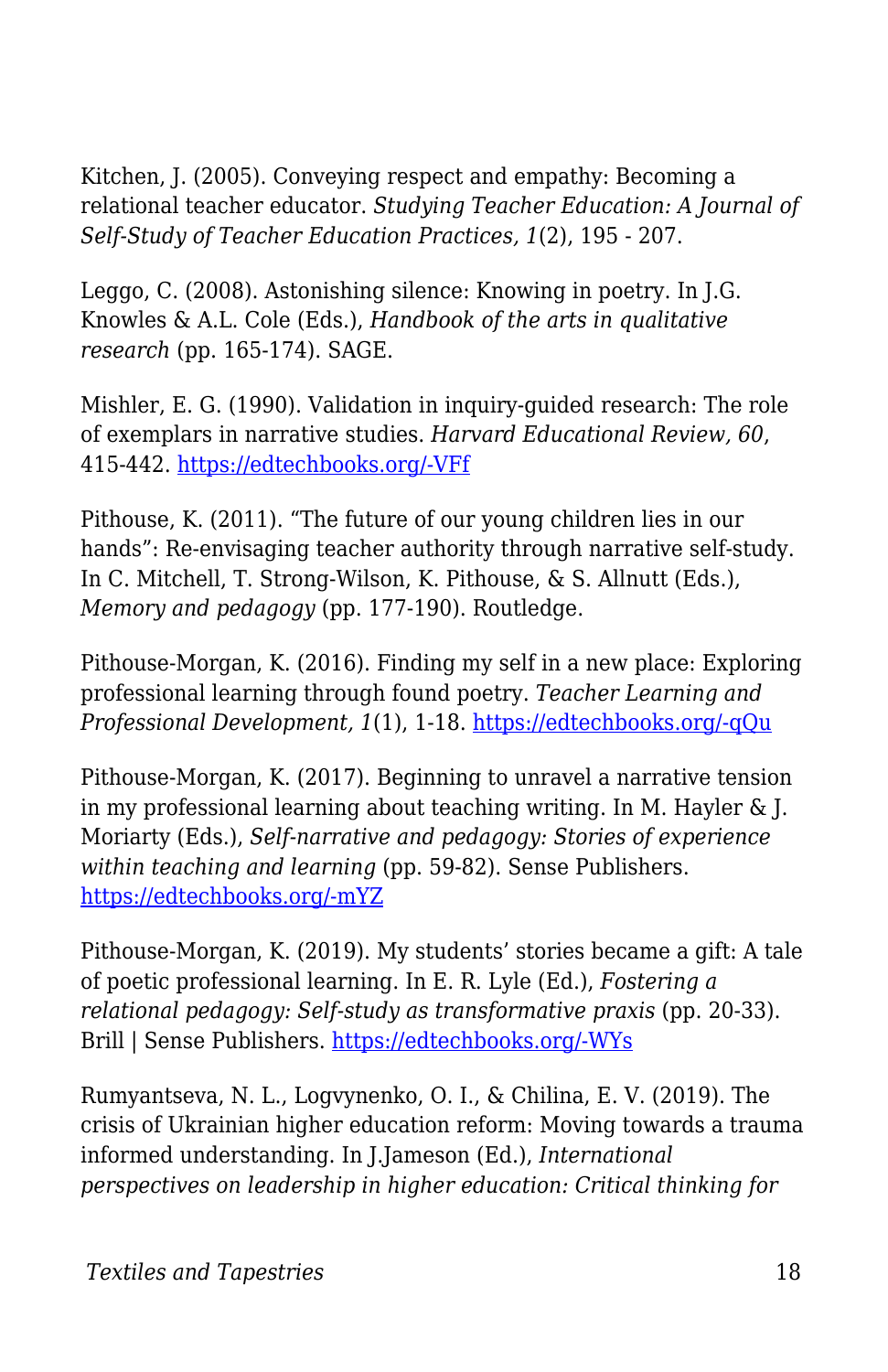*global challenges* (pp. 114-129). Routledge. [https://edtechbooks.org/-dbhB](https://doi.org/10.4324/9781315122410-11)

Samaras, A. P. (2011). *Self-study teacher research: Improving your practice through collaborative inquiry*. SAGE.

Samaras, A. P., Hicks, M. A., & Berger, J. G. (2004). Self-study through personal history. In J. Loughran, M. L. Hamilton, V. K. LaBoskey, & T. Russell (Eds.), *International handbook of self-study of teaching and teacher education practices* (Vol. 2, pp. 905- 942). Kluwer. [https://edtechbooks.org/-Awrx](https://doi.org/10.1007/978-1-4020-6545-3_23)

Sanders, J. E. (2019). Teaching note—Trauma-informed teaching in Social Work Education. *Journal of Social Work Education*, 1-8. [https://edtechbooks.org/-jJeD](https://doi.org/10.1080/10437797.2019.1661923)

Schuck, S., & Russell, T. (2005). Self-study, critical friendship, and the complexities of teacher education. *Studying Teacher Education: A Journal of Self-Study of Teacher Education Practices, 1*(2), 107-121. [https://edtechbooks.org/-Wvn](https://doi.org/10.1080/17425960500288291)

Sykes, P., & Gachago, D. (2018). Creating "safe-ish" learning spacesâ€'attempts to practice an ethics of care. South African Journal *of Higher Education, 32*(6), 83-98. [https://edtechbooks.org/-Pxg](https://doi.org/10.20853/32-6-2654)

Understand (n.d.). *The online etymology dictionary*. [https://edtechbooks.org/-Ydy](https://www.etymonline.com/word/understand)

Webster-Wright, A. (2009). Reframing professional development through understanding authentic professional learning. *Review of Educational Research, 79*(2), 702-739. [https://edtechbooks.org/-rmm](https://doi.org/10.3102/0034654308330970)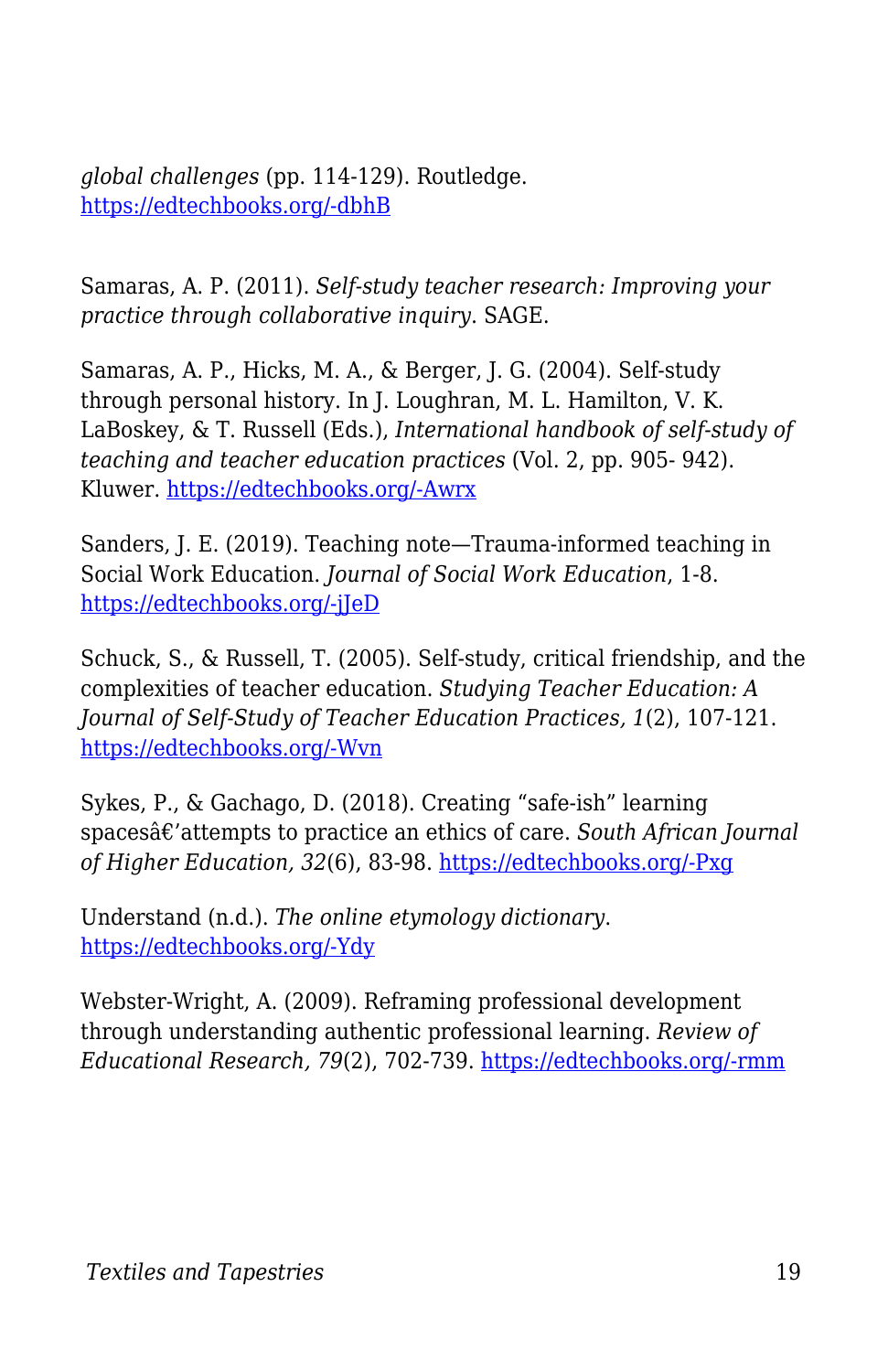

Pithouse-Morgan, K. (2020). "Well, It's Also about Me and My History": Learning about Myself as a Relational Teacher Educator through Poetic and Dialogic Self-Study . In C. Edge, A. Cameron-Standerford, & B. Bergh (Eds.), *Textiles and Tapestries: Self-Study for Envisioning New Ways of Knowing*. EdTech Books. Retrieved from https://edtechbooks.org/textiles\_tapestries\_self\_study/wel l its also about



International 4.0 license, which means that you are free to do with it as you please as long as you (1) properly attribute it, (2) do not use it for commercial gain, and